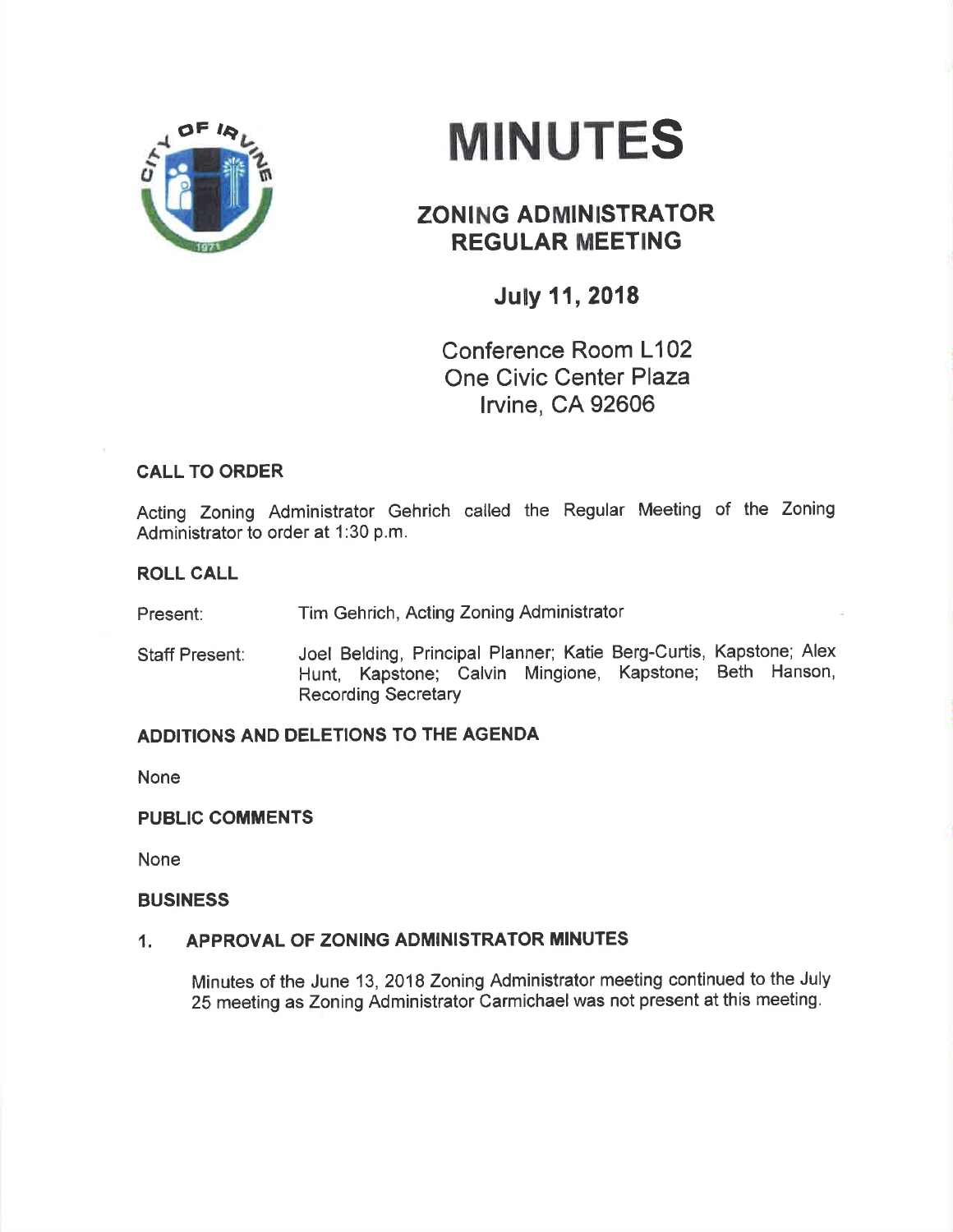#### 2. SIGN PROGRAM WITH ADMINISTRATIVE RELIEF FOR THE VON KARMAN CREATIVE CAMPUS IN PLANNING AREA 36 (IRVINE BUSINESS COMPLEX)

Acting Zoning Administrator Gehrich reopened the public hearing at 1:32 p.m.

Alex Hunt, Kapstone, noted the applicant requested to continue their item to the next meeting

This item was continued to the July 25, Acting Administrator meeting.

#### SIGN PROGRAM WITH ADMINISTRATIVE RELIEF FOR KARMA AUTOMOTIVE IN PLANNING AREA 35 (IRVINE SPECTRUM 2) 3

Acting Zoning Administrator Gehrich opened the public hearing at 1:32 p.m.

Alex Hunt, Kapstone, gave the staff report and noted that he had received a call from a resident of Lake Forest expressing concerns about the parapet lights affecting the residents to the East of the project site.

The applicant asked for additional information about the sign in question and noted that reverse illumination, not liglrt from the sign, would just be a glow against the building

Karen Litz spoke on concerns about the lighting, size of signs and the potential distraction to drivers.

Mike Safranki, Director of Facilities for Karma Automotive, noted that Kanna wants to be a good neighbor and respectful to the needs of their neighbors and the signs were backlit and set back as far as possible.

Acting Zoning Administrator Gehrich closed the public hearing at 1:40p,m,

ACTION: Acting Zoning Administrator Gehrich adopted RESOLUTION NO. 18- 1424, A RESOLUTION OF THE ZONING ADMINISTRATOR OF THE CITY OF IRVINE, CALIFORNIA, APPROVING SIGN PROGRAM 00742216-PSS VVITH ADMINISTRATIVE RELIEF FOR KARMA AUTOMOTIVE, LOCATED AT 9950 JËRONIMO ROAD lN PLANNING AREA 35 (lRVlNE SPECTRUM 2); FILED BY SIGNSOURCE INC. ON BEHALF OF KARMA AUTOMOTIVE LLC

#### 4. CONDITIONAL USE PERMIT FOR THE OASIS COMMUNITY FACILITY AT 2700 ALToN PARKWAY SUITE 237 lN PLANNING AREA 36 (lRVlNE BUSINESS COMPLEX)

Acting Zoning Adminíster Gehrich opened the public hearing at 1:40 p.m

Calvin Mingione, Kapstone, gave the staff report.